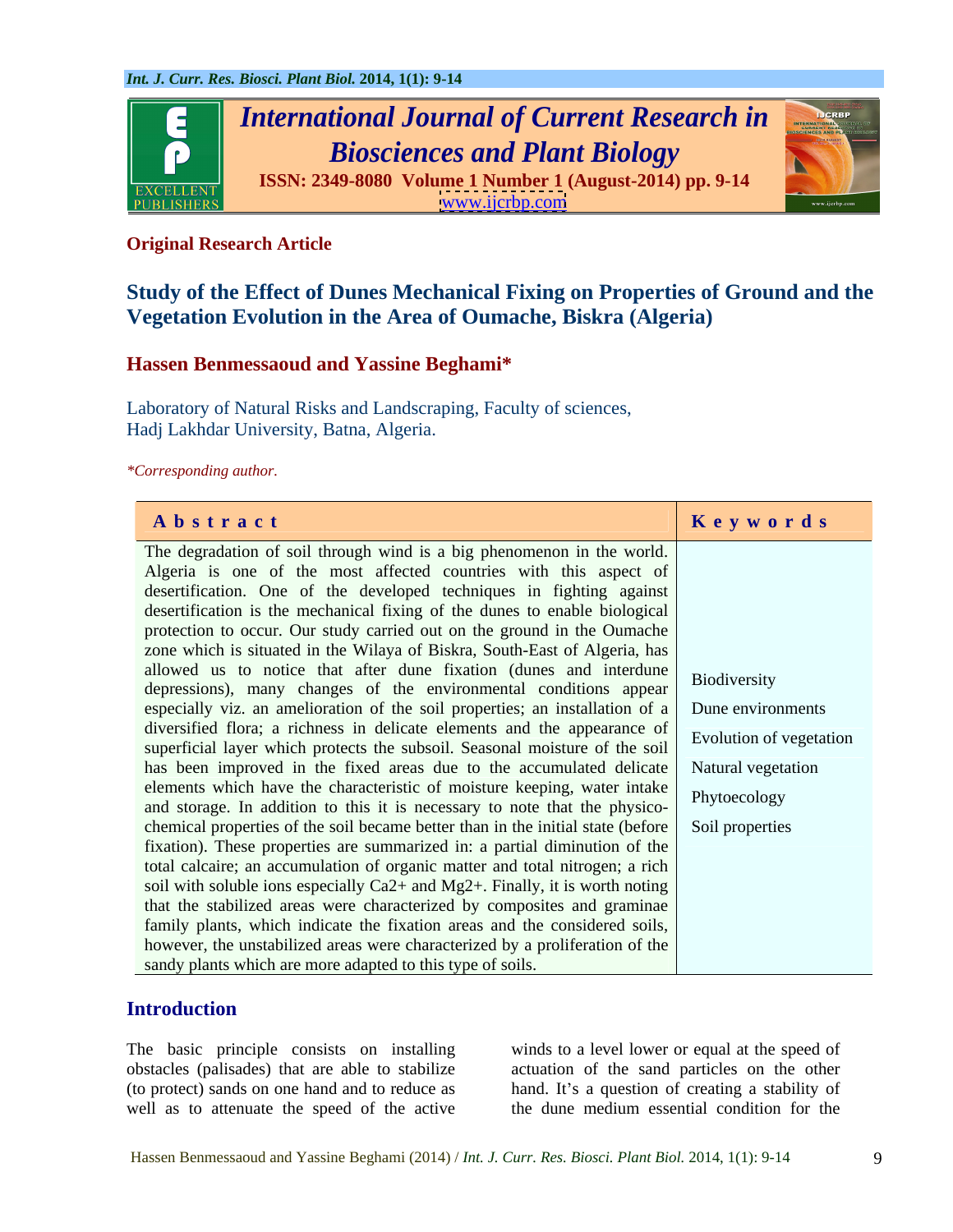### *Int. J. Curr. Res. Biosci. Plant Biol.* **2014, 1(1): 9-14**

development of the introduced seedlings and Our study area belongs to the commune of with the natural vegetation to regenerate and Oumache which is located in the southern part colonize the dune (Brague and Bencherif, 2001; of the Wilaya of Biskra. The relief of the area Kaabache, 2001; Oldache, 1988). Dunes fixing of Biskra can be schematically split into four in the area of Oumach (Biskra), including: the great homogeneous geographical units. The depression of the treated dunes, sand relief organization in corridors through stabilization, also the installation of an Southern Piedmont justifies the wind dynamics abundant and diversified flora, illustrates such which affects the whole area of Biskra. The kind of restoration projects where extraordinary changes of the treated places (Chouiala, 1999; in the sand silting of the Oases where a Djebaili, 1984 ; Kaabache, 1990). progression towards the south of Barkhanes

Drawing from a work whose main objective is



wind action within these corridors is reflected front, is currently occurring.

to study the effect of mechanical fixing on the On the climatic level, the area of Biskra is evolution and the dynamics of dunes, our study located in the Saharan bioclimatic stage a soft would emphasize impacts of dunes fixing on and a dry winter which presenting an important the improvement of the physicochemical thermal amplitudes thus accelerating the properties of the ground and on the evolution of evaporation process exceeding the low and vegetation in these places. irregular rainfall amount received in one year. **Localization and Climatic Characteristics of** Oumache was carried out on a site of 100 ha **Study Zone** (Fig. 1). The mechanical dunes fixing of in the region of (Fig. 1).

The area of Biskra is located at the South-east Our study area is located approximately 10 km of Algeria. It spreads over an area of 21.671 South of the town of Biskra, it presents the km<sup>2</sup>, that corresponding to 0.91% of the economic lung, in both date palm and national territory (Fig. 1). greenhouse cultivation. It is exposed to **Fig. 1: Locator map of the area of Biskra**  Overall 5000 ha of ground are affected by the **and the intervention zone.** phenomenon of sand silting. economic lung, in both date palm and constraints of sand silting, deflation... etc.

## **Materials and methods**

The aim of this research is to study the effect of the mechanical dunes fixing on the change of the physicochemical characteristics of the dune grounds and the appearance of new plant species in the fixed dunes, of which the work undertaken between the year 2001 and 2003. Our study is related mainly to dune ground: We chose two mechanically fixed dunes and a not fixed dune (pilot).

The aim of this research is to study the effect of mechanical dunes fixing on physicochemical characteristics changes of the dune grounds and the appearance of new plant species in the fixed dunes, where the work has been undertaken between the year 2001 and 2003. Our study is mainly focused on to dune ground: We selected two mechanically fixed dunes and a not fixed dune (pilot).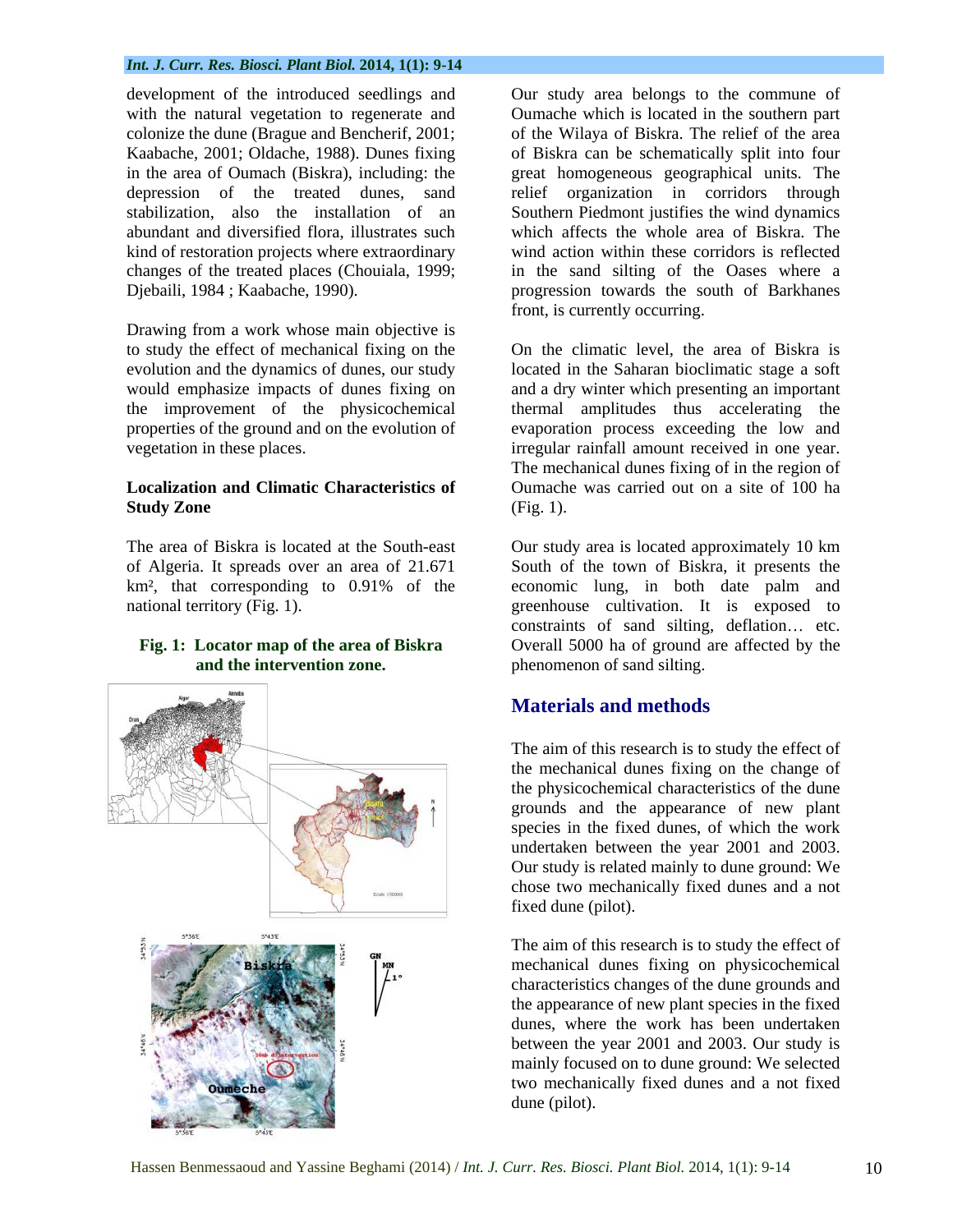#### *Int. J. Curr. Res. Biosci. Plant Biol.* **2014, 1(1): 9-14**

### **The Analysis Methods of Studied Grounds**

The dune ground belongs to rough mineral **Results and discussion** grounds group of wind contribution (Halitim, 1988; Oldache, 1988). For better characterize

### **Fig. 2: Positions of the toposéquences.**



After sampling, the grounds are dried at the laboratory temperature, then they are crushed

iii. Moisture quantification of the sandy ground.

floristic-ecological statements is inspired from the sigmatist school founded by BRAUN- BLANQUE. The statements surface depends on the minimal area within the meaning of the dependence of dunes stabilization Gounot (1969), its form is circular and on each operation. For the organic matter, we note that one of them we noted the variables illustrated by Tables 4 and 5 as well as the list of all species has a presentiment. Noting that each organic carbon observed for the fixed dune species is affected by a qualitative index which  $N^{\circ}01$  is  $0.83\%$  however it is  $0.30\%$  for the is abundance-predominance given by the

- 
- 2: abundant species and covering higher than  $time$ . 5%
- 3: abundant species and covering of 25 50%
- 4: abundant species and covering of 50 75%

5: abundant species and covering higher than 75%.

## **Results and discussion**

these grounds we have carried out two samples incidences of the sand dune fixing operation on for each toposéquence of the dunes and each the environment, as well as to better determine shallow. the physico-chemical characteristics of the i) A surface sampling: H1 (from 0 to 20cm). ground and the evolution of the vegetation in ii) A deep sampling: H2 (from 20 to 50cm). The study area; we proceeded to a pedological In order to properly identify impacts and analysis of the dune ground and hollows on one hand, and of the floristic statements on the other.

and screened using 2 mm sieve.<br>
the dunes fixing operation supported the fall of i. Ground analysis: granulometric sand the pH degree. For electrical conductivity and analysis. according to the results consigned in Table 2, it ii. Ground physico-chemical Analysis. appears that the dune ground of our zone of For the topographic sequence factor, we note clearly that the position (SV) of fixed dunes has the highest rate in delicate elements. It is a zone of accumulation which is placed at a shelter from winds. Whereas the others topographic sequences (S) and (FV) had a very low rate in delicate elements, they remain starting zones. For the all analyzed samples, the pH remains alkaline, it is noted that the highest pH is recorded for the dune lives (pilot) about: 7.89, on the other hand, fixed dunes had a pH between 7.33 and 7.62. We can consider that study has a low salinity.

Natural vegetation study **the various dunes** oscillates between 18 and The adopted methodological approach, to carry<br>The adopted methodological approach, to carry<br>moderately calcareous. Indeed, we do not following scale:<br>
operation supported the accumulation of the 1: abundant species and weak covering. organic matter in the treated zones along the We note in addition, that the limestone rate of 32% which means that the ground is moderately calcareous. Indeed, we do not notice a great difference of the content of total  $CaCO<sub>3</sub>$  between the studied factors. It appears then clear that the rate of limestone is not under the dependence of dunes stabilization the organic carbon rate of the various dunes remains rather weak. The highest rate of the N°01 is 0.83% however it is 0.30% for the pilote. This shows that the dunes fixing time.

> Noting finally that the sand dunes fixing operation did not support the enrichment of the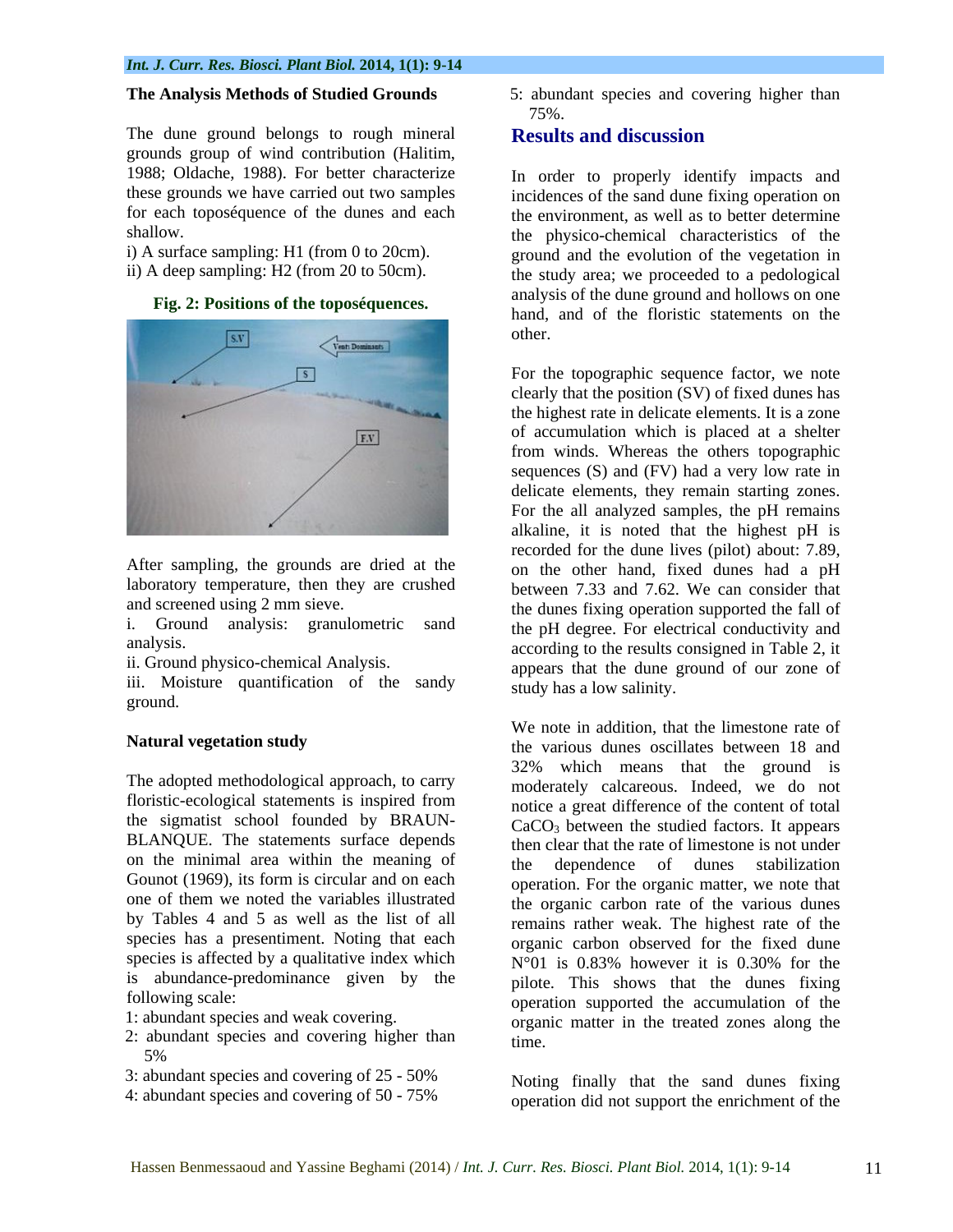### *Int. J. Curr. Res. Biosci. Plant Biol.* **2014, 1(1): 9-14**

ground out of nitrogen. According to the dune ground, which vary between 12.10 and obtained analytical results, the highest value of 26.20%. In such a way that the fixed dunes report/ratio C/N is observed for the sharp dune, introduce the more important rate of moisture it is of 16.47. That is explained by the presence in summer is with 2.92 % compared to the pilot of a weak mineral release of the substances and dune which presents only 0.94%, this is a weak humification; one will also note that the presence of organic matter is in the form of remains or of dust. That is probably with the **Case of the shallows:** According to the results pH of the alkaline ground, the dune ground will be thus low in nitrogen and report/ratio C/N is high. For the moisture of the ground in winter fine elements (fine sand + limon+ Argile) one notes relatively high water contents of the

certainly with the sand stability.

consigned in Table 2, we can note that bottoms - treated funds have more important rates in compared to the pilot shallow.

| N. of dune   |                                                                                                                     |                                                                                                                               | <b>Fixed dune <math>N^{\circ}1</math></b> |  | <b>Fixed dune <math>N^{\circ}2</math></b> |  | <b>Dune lives</b> |  |
|--------------|---------------------------------------------------------------------------------------------------------------------|-------------------------------------------------------------------------------------------------------------------------------|-------------------------------------------|--|-------------------------------------------|--|-------------------|--|
|              |                                                                                                                     |                                                                                                                               |                                           |  |                                           |  |                   |  |
| The texture  |                                                                                                                     |                                                                                                                               |                                           |  |                                           |  |                   |  |
| of Particles |                                                                                                                     |                                                                                                                               |                                           |  |                                           |  |                   |  |
| S.F          |                                                                                                                     | $\vert$ 52.54 $\vert$ 43.32 $\vert$ 34.64 $\vert$ 46.58 $\vert$ 46.75 $\vert$ 32.70 $\vert$ 32.50 $\vert$ 52.62 $\vert$ 33.32 |                                           |  |                                           |  |                   |  |
| $L+A$        | $\vert 5.06 \vert$ 4.08 $\vert 3.66 \vert$ 25.47 $\vert 6.50 \vert$ 5.10 $\vert 5.10 \vert$ 3.20 $\vert 0.56 \vert$ |                                                                                                                               |                                           |  |                                           |  |                   |  |

## **Table 1. Results of the grain size analysis of the dune grounds**

| $N^{\circ}$ the Shallow |                    | Shallow fixed N°01<br><b>Shallow fixed N°01</b> |                     |                     | Shallow fixed N°01 |                        | <b>Shallow</b><br>witness |           |  |
|-------------------------|--------------------|-------------------------------------------------|---------------------|---------------------|--------------------|------------------------|---------------------------|-----------|--|
| <b>Place</b>            | Nitraria retusa    |                                                 | Aristida pungens    |                     |                    | Astragalus gombo       |                           |           |  |
| Horizon                 | $H1$ $H2$          |                                                 | $\vert$ H1          | H <sub>2</sub>      | H1                 | $\vert$ H <sub>2</sub> | H1                        | H2        |  |
| S.G                     | 31.60              | $\vert$ 53.82                                   | 47.40               | 53.58               | 26.67              | 39.40                  | 52.40                     | 47.63     |  |
| S.F                     | 62.07              | 40.60                                           | $ 44.99\rangle$     | 40.53               | 66.43              | $\vert$ 41.42          | 44.25                     | 46.93     |  |
| $L+A$                   | 6.07               | $\vert 5.58 \vert$                              | $\vert 8.51 \vert$  | $\vert 5.89$        | 6.90               | $19.18$                | $\vert 3.35 \vert$        | 5.44      |  |
| pH                      | 7.47               | $\vert 7.52 \vert$                              | $\vert 7.36 \vert$  | $\vert 7.55 \vert$  | 7.25               | $\vert 7.35 \vert$     | $\vert 7.83 \vert$        | 7.78      |  |
| CE                      | 2.30               | $2.40$                                          | 2.00                | $1.16$              | 1.90               | $1.70$                 | 2.25                      | 1.90      |  |
| <b>Limestone Total.</b> | $32.00$   27.50    |                                                 | 28.00               | 27.50               | 18.00              | 28.50                  | 27.50                     | 32.00     |  |
| Carbon %                | $\vert 0.70 \vert$ | $\vert 0.63 \vert$                              | $\vert 0.94 \vert$  | $\vert 0.76 \vert$  | 1.33               | 0.94                   | $\vert 0.35 \vert$        | 0.33      |  |
| $M.O$ (%)               | $\vert 1.30 \vert$ | $1.42$                                          | $\vert 1.61 \vert$  | 1.30                | 1.66               | $1.34$                 | $\vert 0.49 \vert$        | 0.56      |  |
| Nitrogen Total.         |                    | $0.175$ 0.180                                   | $\vert 0.180 \vert$ | $\vert 0.200 \vert$ | 0.210              | 0.250                  | $\vert 0.022 \vert$       | $0.017\,$ |  |
| C/N                     | 4.34               | $\vert 4.61 \vert$                              | 5.22                | $\vert 3.82 \vert$  | 6.33               | 3.88                   | 15.9                      | 19.14     |  |
| <b>Moisture Winter</b>  | 17.60              | $18.00$                                         | 13.00               | $16.90$             | 16.46              | $22.10$                | 13.10                     | 15.20     |  |
| Moisture                | $\mid$ 1.01        | 2.56                                            | $\vert 4.71 \vert$  | $\vert 5.26 \vert$  | 4.69               | 5.98                   | $\vert 0.95 \vert$        | 2.46      |  |
| <b>Summer</b>           |                    |                                                 |                     |                     |                    |                        |                           |           |  |

**Table 2. Results of the physico-chemical analysis of shallows soils**

We thus noted the abundance of the species of generated a change of the inventory of fixtures the family of leguminous plants such as by the improvements of physicochemical *Astragalus gombo*, and graminaceous such as properties of the ground and the installation of *Aristida pungens,* on the level of the fixed shollows. These species contribute effectively<br>to the enginement of the ground out of engine to the enrichment of the ground out of organic matter. It is noted an abundance of the species belonging to leguminous family plants such as *Astragalus gombo*, and graminaceous such as *Aristida pungens,* in fixed shallows. These species contribute effectively to the organic matter enrichment in the ground. The work of dunes fixing in the area of Oumache (Biskra)

new plant species.

The granulometric sand analysis of the study zone (dunes and shallows) has typically detected that rates of delicate particles (Clay, silts, sands fine) are higher in the fixed places than those not fixed. All things otherwise being equal, the rates of large particles remain more important in not fixed places.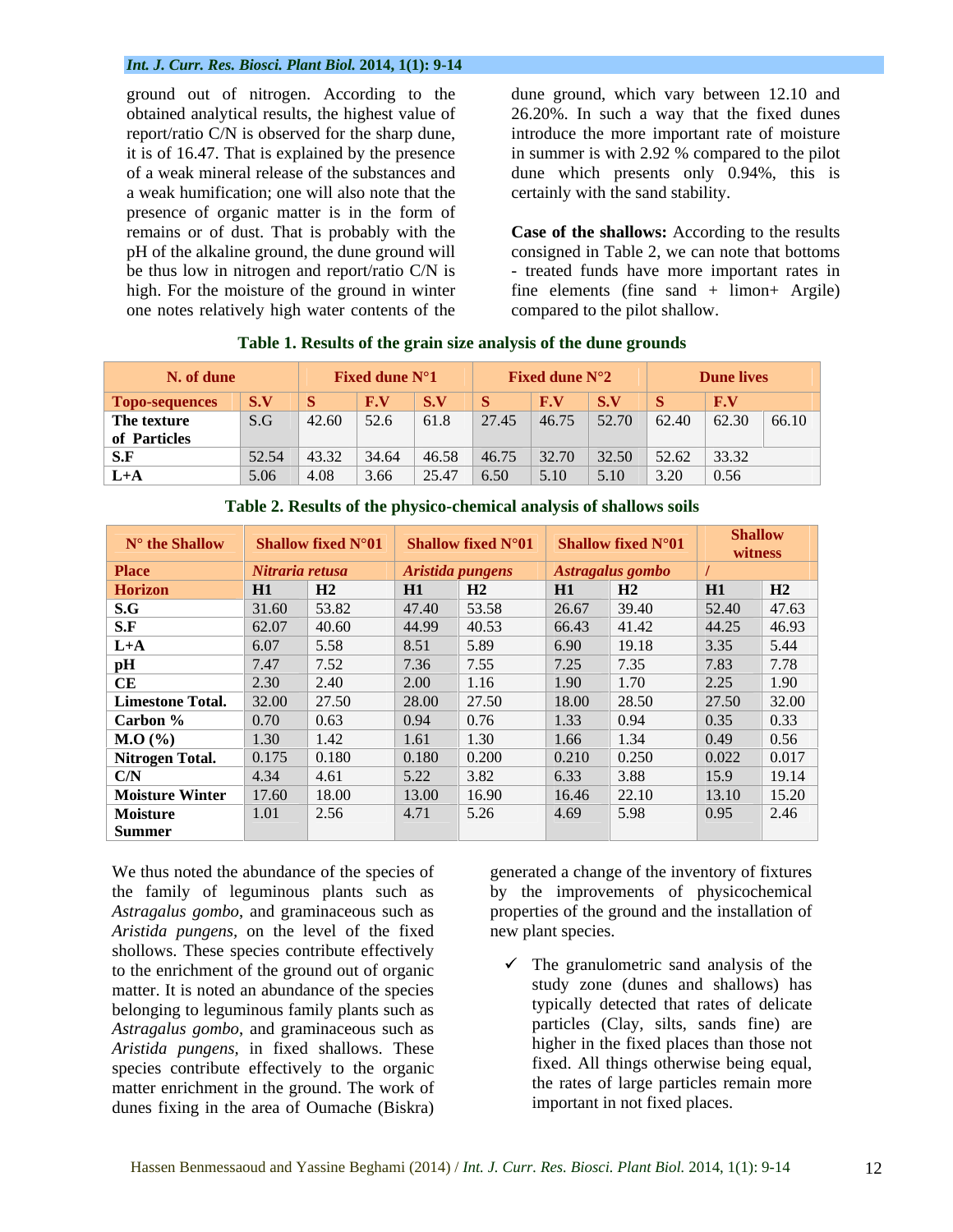- $\checkmark$  An enrichment of the sand dune of the  $\checkmark$  and  $\checkmark$  the leguminous species capacity, which leads to increase the
- $\checkmark$ and chemical characteristics of the fixed places dunal sands is more important

fixed places in fine elements water *Astragalus gombo* and respectively sensors and emmagasinateurs involve an followed by *Aristida pungens* and improvement of the water holding *Nitraria retusa*. This allows us to sand seasonal moisture. edaphic genesis for the ground, and the Thus, the improvement of these physical the development and the installation of under the leguminous species suppose, the existence of a beneficial creation of a favorable microclimate to vegetation.

| $N^{\circ}$ the dune                                          |                                                          | Fixed dune N°1 |                 |           | <b>Fixed dune <math>N^{\circ}2</math></b> |                       |                               | Dune lives |            |
|---------------------------------------------------------------|----------------------------------------------------------|----------------|-----------------|-----------|-------------------------------------------|-----------------------|-------------------------------|------------|------------|
| Height of the dune (m)                                        |                                                          |                |                 |           |                                           |                       |                               |            |            |
| N° Statements                                                 |                                                          |                |                 |           |                                           |                       |                               |            |            |
| Topo-sequences                                                | $\ $ FV $\ $ S                                           |                | $\vert$ SV      | $\mid$ FV |                                           | $\vert$ SV $\vert$ FV |                               |            | $\vert$ SV |
| Slope $(\frac{\%}{\%})$<br>Rate of covering $(\frac{\%}{\%})$ |                                                          |                | 14              |           |                                           | 10 <sup>1</sup>       |                               |            | 12         |
|                                                               | $\begin{array}{ c c c c }\n\hline\n15 & 20\n\end{array}$ |                | $\vert$ 35      | $\leq$ 5  | $\vert$ 15                                | $\vert$ 25            | $\vert \langle 5 \vert \vert$ | -10        | 10         |
| Aristida pungens                                              |                                                          |                |                 |           |                                           |                       |                               |            |            |
| Astragalus gombo                                              |                                                          |                |                 |           |                                           |                       |                               |            |            |
| Atriplex halimus                                              |                                                          |                |                 |           |                                           |                       |                               |            |            |
| Cutandia dichotoma                                            |                                                          |                |                 |           |                                           |                       |                               |            |            |
| Echinops spinosus                                             |                                                          | $+$            |                 |           | $+$                                       |                       |                               |            |            |
| Limoniastrum guygonianum                                      |                                                          |                |                 |           |                                           |                       |                               |            |            |
| Lotus halophilus                                              |                                                          |                |                 |           |                                           |                       |                               |            |            |
| Malcolmia aegyptiaca                                          |                                                          |                |                 |           |                                           |                       |                               |            |            |
| Nitraria retusa                                               |                                                          | $+$ $-$        | $\vert 2 \vert$ |           |                                           |                       |                               |            |            |
| Salsola vermicula                                             |                                                          |                |                 |           |                                           |                       |                               |            |            |
| Salicornia arabica                                            |                                                          |                |                 |           |                                           |                       |                               |            |            |
| Suaeda mollis                                                 |                                                          |                |                 |           |                                           |                       |                               |            |            |
| Traganum nudatum                                              |                                                          |                |                 |           |                                           |                       |                               |            |            |

### **Table 3. Results of the phytoecological observations of the dunes.**

#### **Table 4. Results of shallows phytoecological observations.**

| $N^{\circ}$ the Shallow  | <b>Shallow fixed</b> | <b>Shallow fixed</b>   | <b>Shallow fixed</b> | <b>Shallow no</b> |
|--------------------------|----------------------|------------------------|----------------------|-------------------|
|                          | $N^{\circ}$ 01       | $N^\circ 02$           | $N^{\circ}$ 03       | fixed             |
| $N^{\circ}$ Statements   | 10 <sup>°</sup>      | 11                     | <b>12</b>            | 13 <sup>7</sup>   |
| Rate of covering (%)     | 35                   | 45                     | 40                   | 20                |
| Aristida pungens         | $\vert$ 2-3          | $4 - 4$                | $3-4$                | $2 - 2$           |
| Astragalus gombo         | $1 - 2$              | $1 - 2$                | $4 - 4$              |                   |
| Atriplex halimus         | $1 - 2$              | $-4$                   |                      |                   |
| Cutandia dichotoma       |                      | $2 - 3$                | $3 - 3$              |                   |
| Echinops spinosus        |                      |                        |                      |                   |
| Limoniastrum guygonianum | $\vert$ 2-2          | $1-2$                  | $2 - 2$              |                   |
| Lotus halophilus         |                      |                        |                      |                   |
| Malcolmia aegyptiaca     | $\vert$ 1-1          | $3-4$                  | $1-2$                | $1-1$             |
| Nitraria retusa          | $3-3$                | $1 \quad 1$<br>$1 - 1$ |                      |                   |
| Salsola vermicula        | $1 - 2$              | $1 - 2$                | $1-1$                | $1 - 1$           |
| Suaeda mollis            | $1 - 1$              |                        |                      |                   |
| Traganum nudatum         | $\vert$ 2-3          | $1 - 2$                | $1 - 2$              |                   |